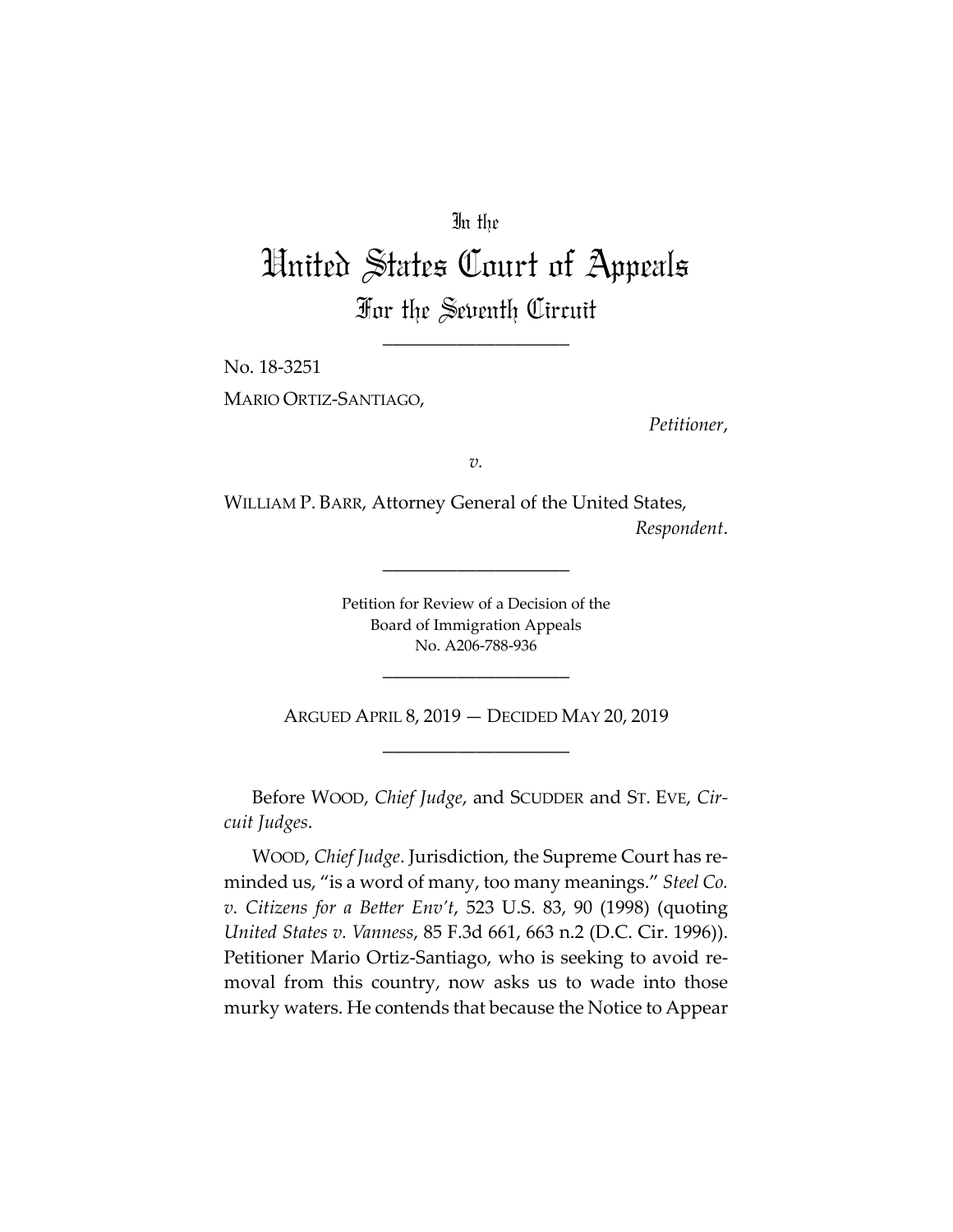("Notice") sent to him by the Department of Homeland Security ("DHS") did not have the statutorily required time-anddate information for his removal hearing, subject-matter jurisdiction never vested in the Immigration Court. This flaw, he reasons, rendered the Notice so defective that it did not suffice to trigger the Immigration Court's jurisdiction over his case. Because he never was properly placed in removal proceedings, he concludes, the order of removal that the Immigration Judge entered and the Board of Immigration Appeals affirmed must be vacated.

Ortiz-Santiago is correct that the Notice was procedurally defective, but he overstates the problem. The requirement that a Notice include, within its four corners, the time, date, and place of the removal proceeding is not "jurisdictional" in nature. It is instead the agency's version of a claim-processing rule, violations of which can be forfeited if an objection is not raised in a timely manner. We thus hold, as have the Second, Sixth, and Ninth Circuits, that an Immigration Court's jurisdiction is secure despite the omission in a Notice of time-andplace information. See *Banegas Gomez v. Barr*, — F.3d —, No. 15-3269, 2019 WL 1768914, at \*6–8 (2d Cir. April 23, 2019); *Santos-Santos v. Barr*, 917 F.3d 486 (6th Cir. 2019); *Karingithi v. Whitaker*, 913 F.3d 1158 (9th Cir. 2019); *Hernandez-Perez v. Whitaker*, 911 F.3d 305 (6th Cir. 2018). Although we take a different path from those circuits to reach this conclusion, we agree that nothing in *Pereira v. Sessions*, 138 S. Ct. 2105 (2018), requires a different result. See also *Villa Serrano v. Barr*, — F.3d —, No. 18-2886, 2019 WL 2052354, at \*4 (7th Cir. May 9, 2019) (noting but not deciding this issue). We therefore deny Ortiz-Santiago's petition for review.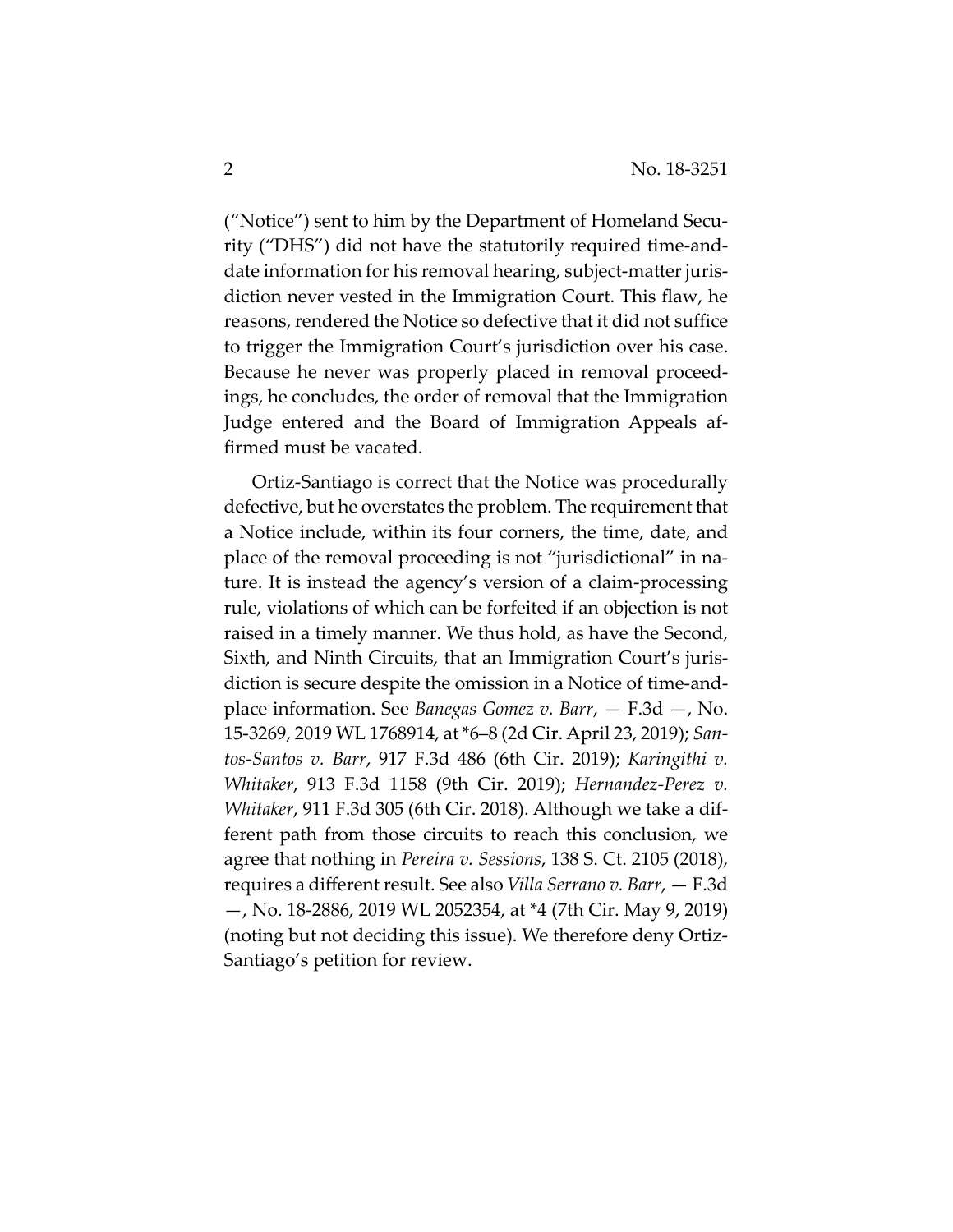Ortiz-Santiago is a Mexican citizen who has continuously resided in the United States without legal status since 1999. He is now about 50 years old. In October 2015, he was arrested for driving without a license. Shortly thereafter Immigration and Customs Enforcement served him with a document entitled "Notice to Appear" for removal proceedings. See 8 U.S.C. § 1229(a). This Notice asserted that he is a removable noncitizen because he entered the United States without being admitted or paroled. The Notice did not, however, include either a time or date for Ortiz-Santiago's hearing before the Immigration Judge. This omission violated the Immigration and Nationality Act. See 8 U.S.C. § 1229(a)(1)(G)(i) (requiring a Notice to include "[t]he time and place at which the proceedings will be held"). *Cf.* 8 C.F.R. § 1003.15(b), (c) (specifying the contents of a Notice with no mention of time and date). The Notice Ortiz-Santiago received said only that he should appear at the Office of the Immigration Judge in Chicago at a date and time "to be set." Shortly thereafter, the Immigration Court sent Ortiz-Santiago a "Notice of Hearing," setting his hearing for November 12, 2015 at 10:30 a.m. More than a decade ago, we expressly approved this two-step procedure. See *Dababneh v. Gonzales*, 471 F.3d 806, 809–10 (7th Cir. 2006).

During proceedings before the Immigration Judge on August 24, 2016, Ortiz-Santiago conceded that he was subject to removal. He nevertheless sought cancellation of removal based on his having spent more than ten continuous years in the United States, his good moral character, and the purported hardship that his removal would cause to his stepfather, who is a legal permanent resident. See 8 U.S.C. § 1229b(b). After a hearing, the Immigration Judge denied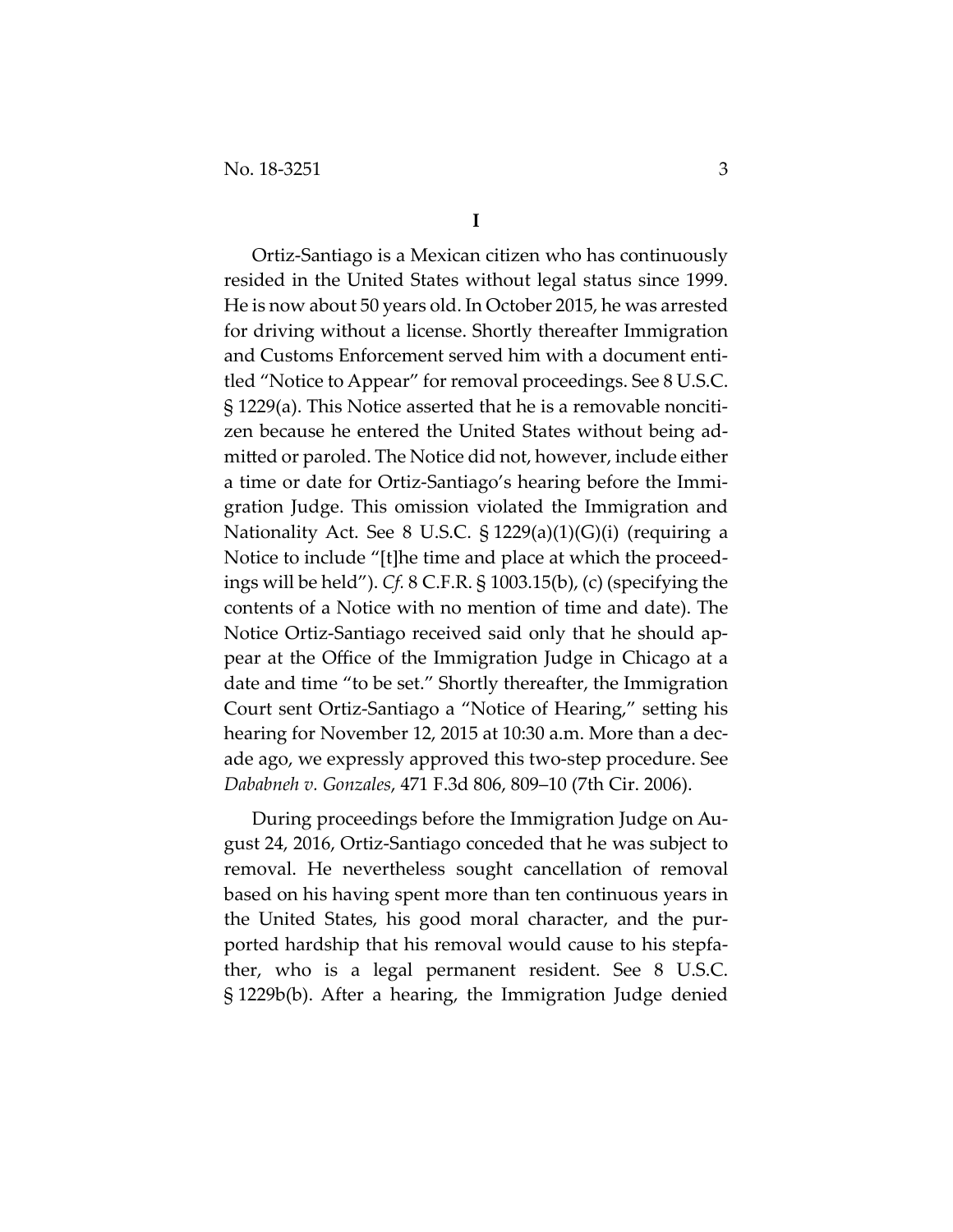cancellation, finding that Ortiz-Santiago had failed to show the requisite hardship to his stepfather or his own good moral character.

Ortiz-Santiago appealed that decision to the Board of Immigration Appeals ("the Board"). While his appeal was pending, the Supreme Court decided *Pereira*, which held that a Notice that lacked the statutorily-required time-and-date information did not trigger the stop-time rule. 138 S. Ct. at 2118. (That rule dictates the end-point of the non-citizen's qualifying residence in the United States for certain immigration benefits.) The Court stated, without qualification, that "[a] document that fails to include such information is not a 'notice to appear under section 1229(a)' and thus does not trigger the stop-time rule." *Id.* Approximately two months after that decision, but before the Board issued its decision in this case, Ortiz-Santiago filed a motion to remand with the Board. He took the Court at its word: no time-and-date information, he believed, was the same as no Notice at all. See 8 C.F.R. § 1003.14 (stating that "jurisdiction vests … when a charging document [including a Notice to Appear] is filed with the Immigration Court"). In his view, all he received was a useless piece of paper that did not suffice to initiate anything. The Board denied Ortiz-Santiago's motion to remand and, on *de novo* review, it affirmed the Immigration Judge's finding that he failed to show that his stepfather would suffer sufficient hardship to warrant cancellation. This timely petition for review, in which Ortiz-Santiago emphasizes his "jurisdictional" argument, followed.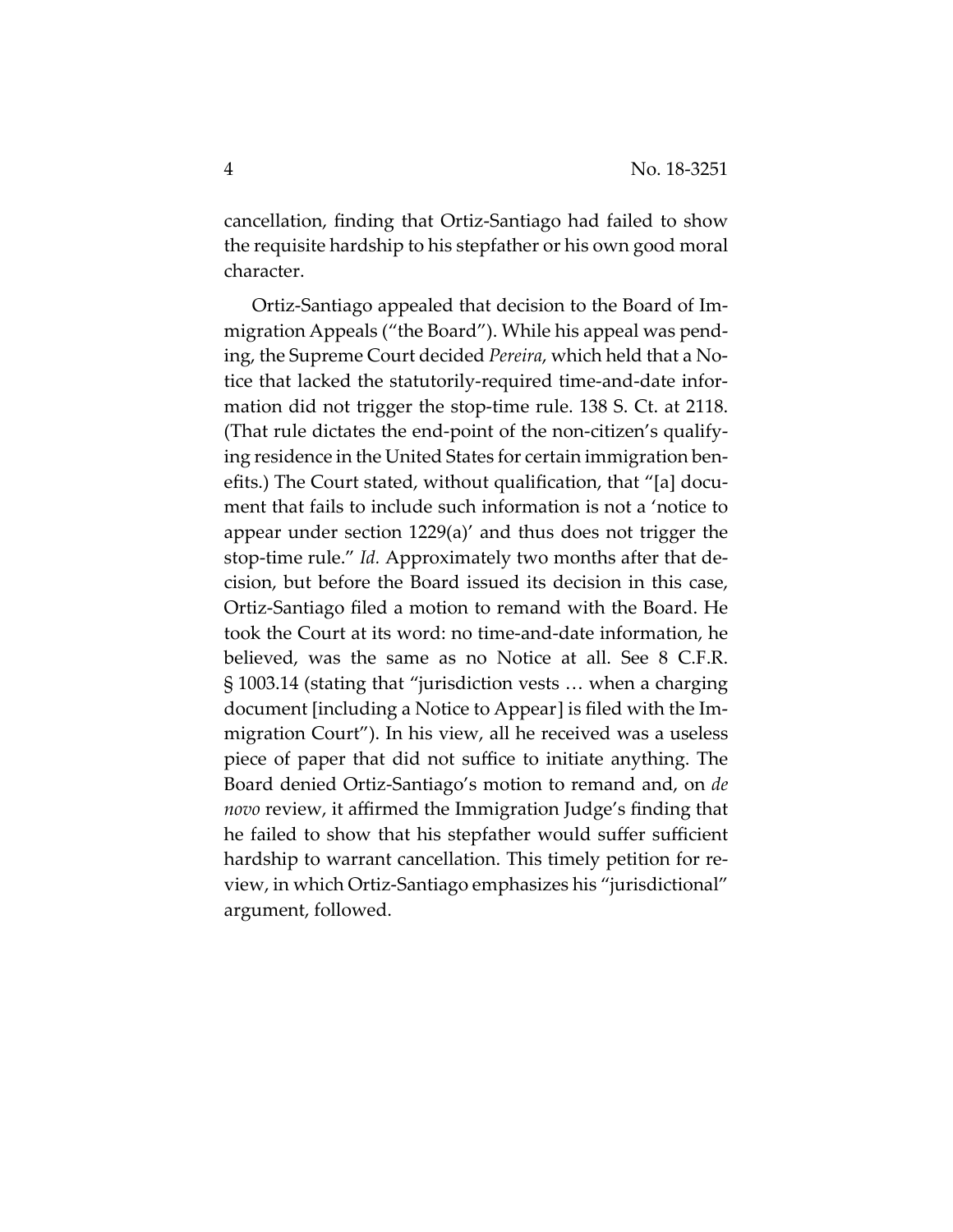**II**

A

As with all questions of statutory interpretation, we start with the statute's text. In relevant part, 8 U.S.C.  $\S 1229(a)(1)(G)(i)$  states that:

> In removal proceedings under section 1229a of this title, written notice (in this section referred to as a "notice to appear") shall be given in person to the alien (or, if personal service is not practicable, through service by mail to the alien or to the alien's counsel of record, if any) specifying the following: … The time and place at which the proceedings will be held.

Neither that provision, nor any other within the Immigration and Nationality Act, says anything about when the Immigration Court is formally authorized to proceed with the case. The agency thus issued implementing regulations, which do the following: 8 C.F.R. § 1003.14 states that "jurisdiction vests" when a charging document is filed with the Immigration Court; 8 C.F.R. § 1003.13 defines a charging document as one of several forms, among which is a Notice; and 8 C.F.R. § 1239.1 specifies that a Notice is the only way to begin a removal proceeding.

But saying that "jurisdiction" vests with the Immigration Court upon the filing of a Notice to Appear is unhelpful without defining what that Notice must include in order to have that effect. Both the statute and the regulations attempt to address this question. As described above, 8 U.S.C. § 1229(a) describes a Notice as "written notice … given … to the alien … specifying" various things including the government's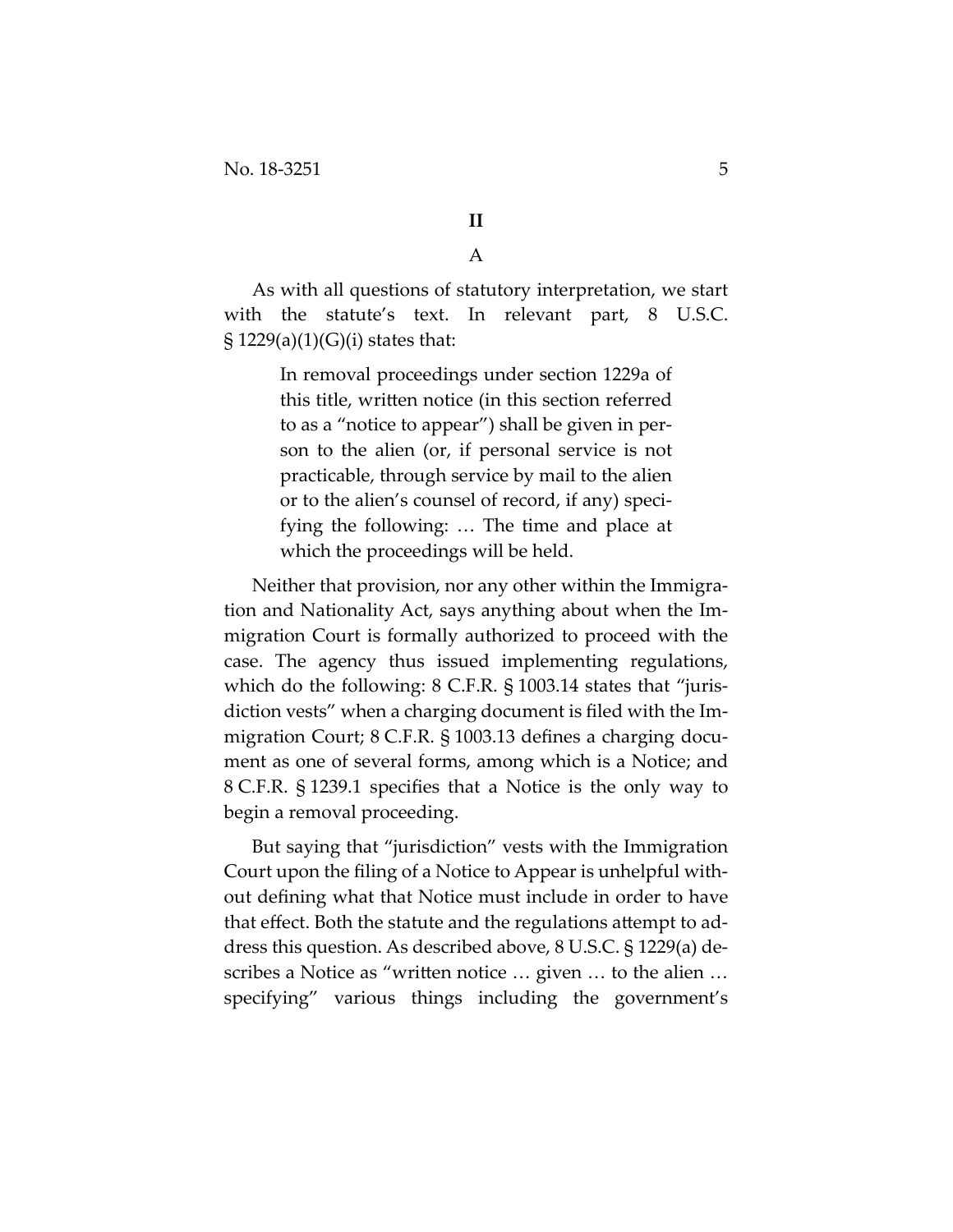allegations, the noncitizen's rights and responsibilities, and the "time and place at which the proceedings will be held." The relevant regulations, 8 C.F.R. §§ 1003.15 and 1003.18, provide that a Notice must contain similar information. Importantly, however, neither regulation repeats the requirement that a Notice contain the "time and place" of the removal proceedings. Instead, 8 C.F.R. § 1003.18(b) says only that the "time, place and date" of the initial hearing be provided "where practicable." At least in the last few years, DHS apparently never found it "practicable" to send Notices that contained time and date information. See *Pereira*, 138 S. Ct. at 2111 (noting that "almost 100 percent" of Notices from the previous three years omitted time and date information). Instead, DHS sent Notices with no date or time for the initial hearing and used a place-filler indicating that this information was "to be set." At some point after the Notice was sent—sometimes the same day, sometimes months later—the Immigration Court would send the noncitizen a "Notice of Hearing" detailing when and where she was required to appear.

Until recently, few if any courts were troubled by this inconsistency between the statutory and regulatory text. We certainly were not. To the contrary, we upheld this notification procedure against multiple attacks in the years between 1997 (the year that both the Illegal Immigration Reform and Immigrant Responsibility Act of 1996 ("IIRIRA") and this implementing regulation became effective) and now. In *Dababneh*, we held that "the fact that the government fulfilled its requirements under INA § 239(a) in two documents did not strip the [Immigration Judge] of jurisdiction." 471 F.3d at 810. We also held that the two-document procedure was sufficient to trigger the stop-time rule that governs the end of the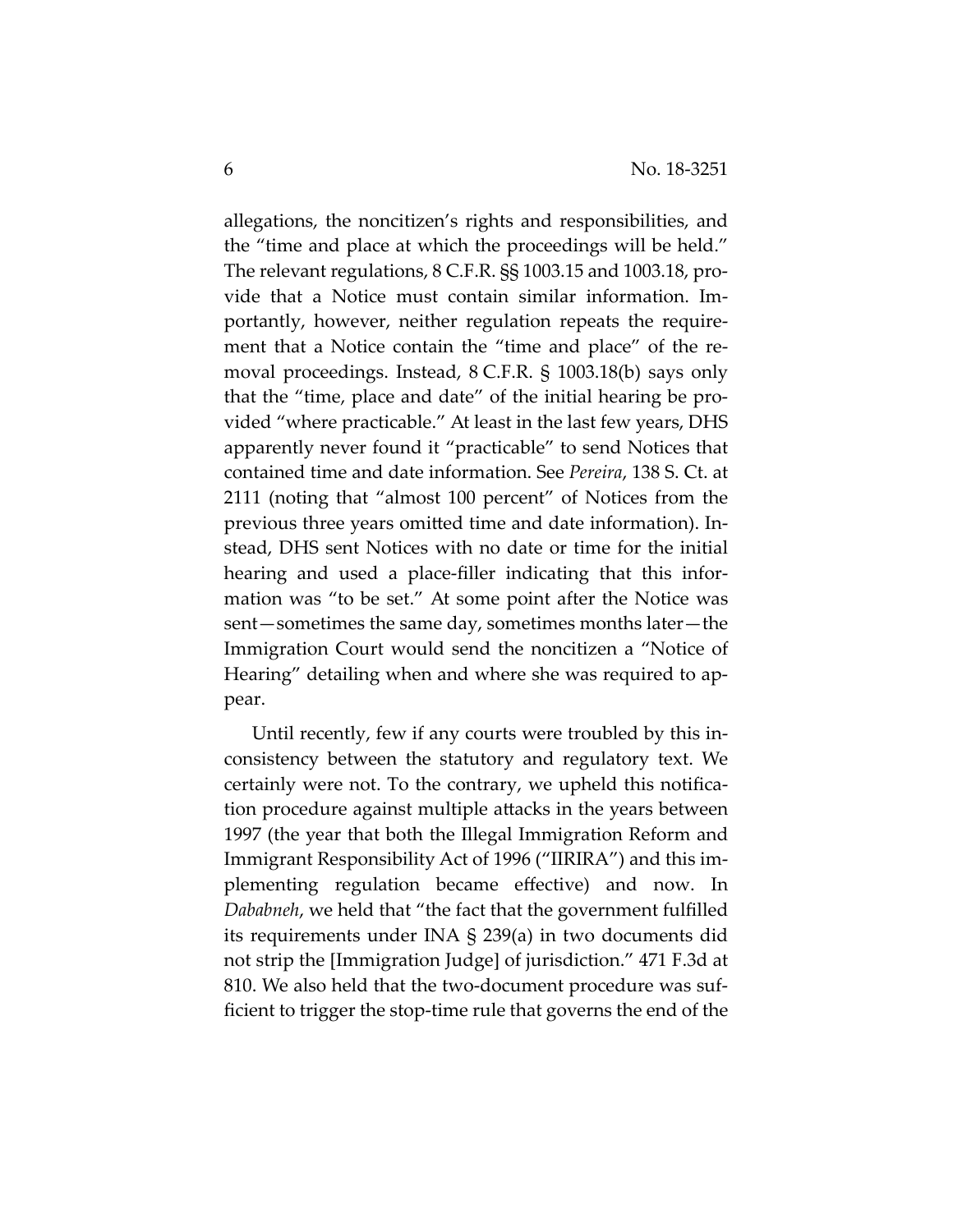non-citizen's "period of continuous physical presence." *Id.*, citing 8 U.S.C. § 1229b(d)(1) (the stop-time rule). And in *Yi Di Wang v. Holder*, 759 F.3d 670 (7th Cir. 2014), we held that the Board permissibly interpreted section  $1229b(d)(1)$  to allow the stop-time rule to be triggered by a Notice without time-andplace information, without regard to whether a separate Notice of Hearing was later sent. *Id.* at 674–75. We were not an outlier in reaching this conclusion: every circuit court but one to address the issue upheld the Board's interpretation. See *Pereira*, 138 S. Ct. at 2113 n.4 (collecting cases).

Much of that changed with *Pereira*. The question presented to the Court in that case was the same as the one we faced in *Yi Di Wang*: whether DHS's failure to include time-and-date information in a document labeled "Notice to Appear" would still allow that document to trigger the stop-time rule. *Pereira*, 138 S. Ct. at 2110. The Court found the answer to that question "as obvious as it seems: No." *Id.* It determined that "[t]he plain text, the statutory context, and common sense all [led] inescapably and unambiguously to" its conclusion. *Id.*

The relevant statutory provisions, the Court said, were unambiguous and thus not amenable to agency interpretation or an appropriate subject for agency deference. The stop-time rule is explicitly triggered by the service "of a notice to appear under section 1229(a)." 8 U.S.C. § 1229b(d)(1). Section 1229(a) then states that a "notice to appear" is "a 'written notice ... specifying,' as relevant here, '[t]he time and place at which the [removal] proceedings will be held.'" *Pereira*, 138 S. Ct. at 2114 (quoting 8 U.S.C.  $\S 1229(a)(1)(G)(i)$ ). Combined, the "plain text" thus required that in order to trigger the stop-time rule "the Government must serve a notice to appear that, at the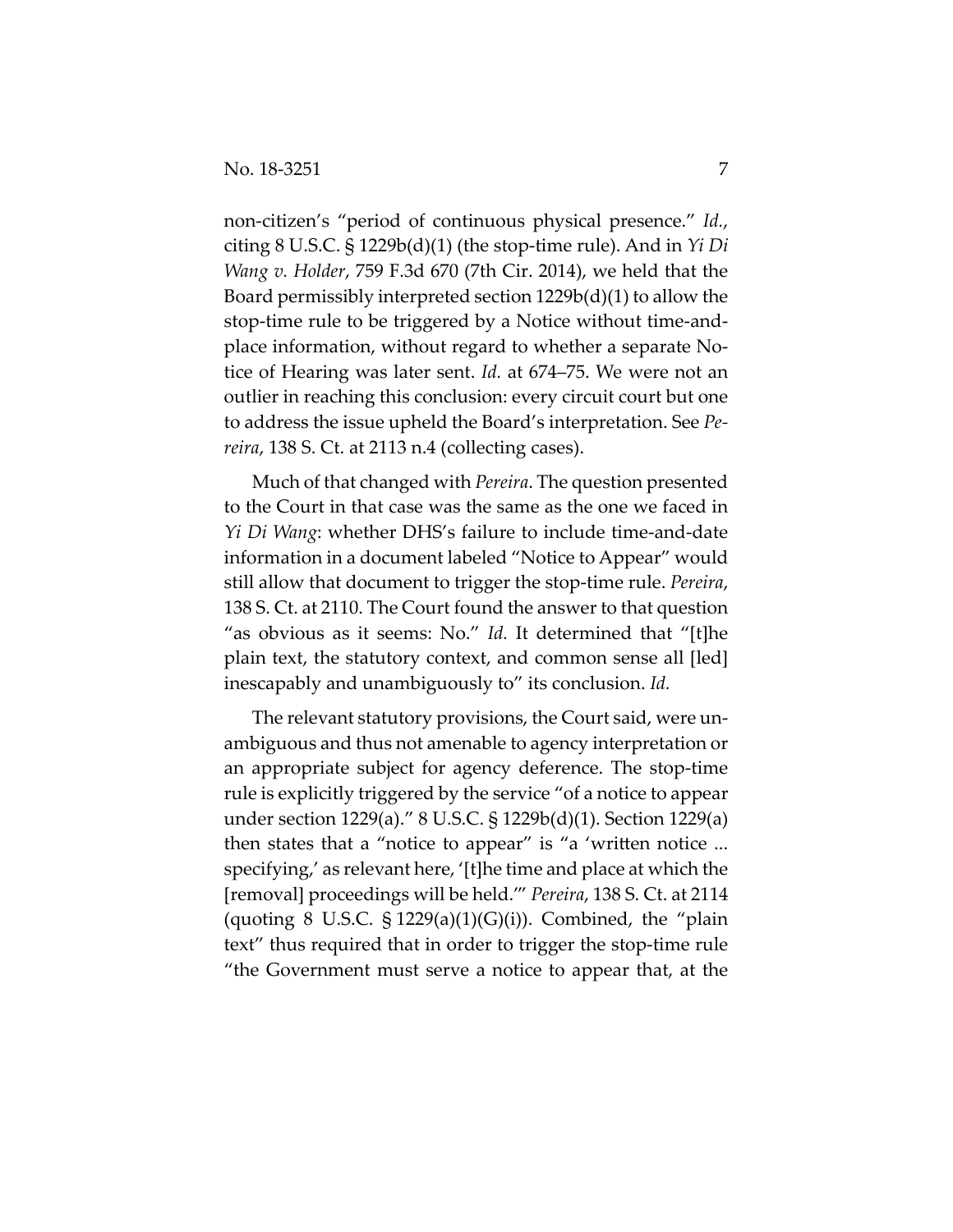very least, 'specif[ies]' the 'time and place' of the removal proceedings." *Id.*

The surrounding statutory subsections bolstered the Court's conclusion. Section 1229(a)(2) enables the government to change the time and place of the noncitizen's hearing. But the ability to change or postpone the hearing presupposes that the Notice had to specify a time and place in the first instance. *Pereira*, 138 S. Ct. at 2114*.* A contrary interpretation, the Court feared, would allow the government to subvert section 1229(b)(1)'s protection of the noncitizen's ability to secure counsel. That provision dictates that no hearing may occur within ten days of the Notice's service, so that the noncitizen has time to secure counsel. But if the government could send a Notice with no time or date for the hearing without consequence, "the Government could serve a document labeled 'notice to appear' without listing the time and location of the hearing and then, years down the line, provide that information a day before the removal hearing when it becomes available." *Pereira*, 138 S. Ct. at 2114–15. This would gut section 1229(b)(1)'s protections. The Court also appealed to common sense in support of its reading of the statute. If the words "notice to appear" mean anything, the Court reasoned, they must mean providing enough "notice" of the information to allow a noncitizen "to appear" for a hearing, *i.e.* the time and place of that hearing. *Id.*

We see two key features in *Pereira*'s analysis. First, *Pereira* focused on one issue at the intersection of two statutory provisions: the stop-time rule and section 1229(a)'s requirements for a Notice. See *id.* at 2110. As the Court recognized, this is a narrow question. It is thus not surprising that the opinion discussed only the relevance of the omission of time-and-place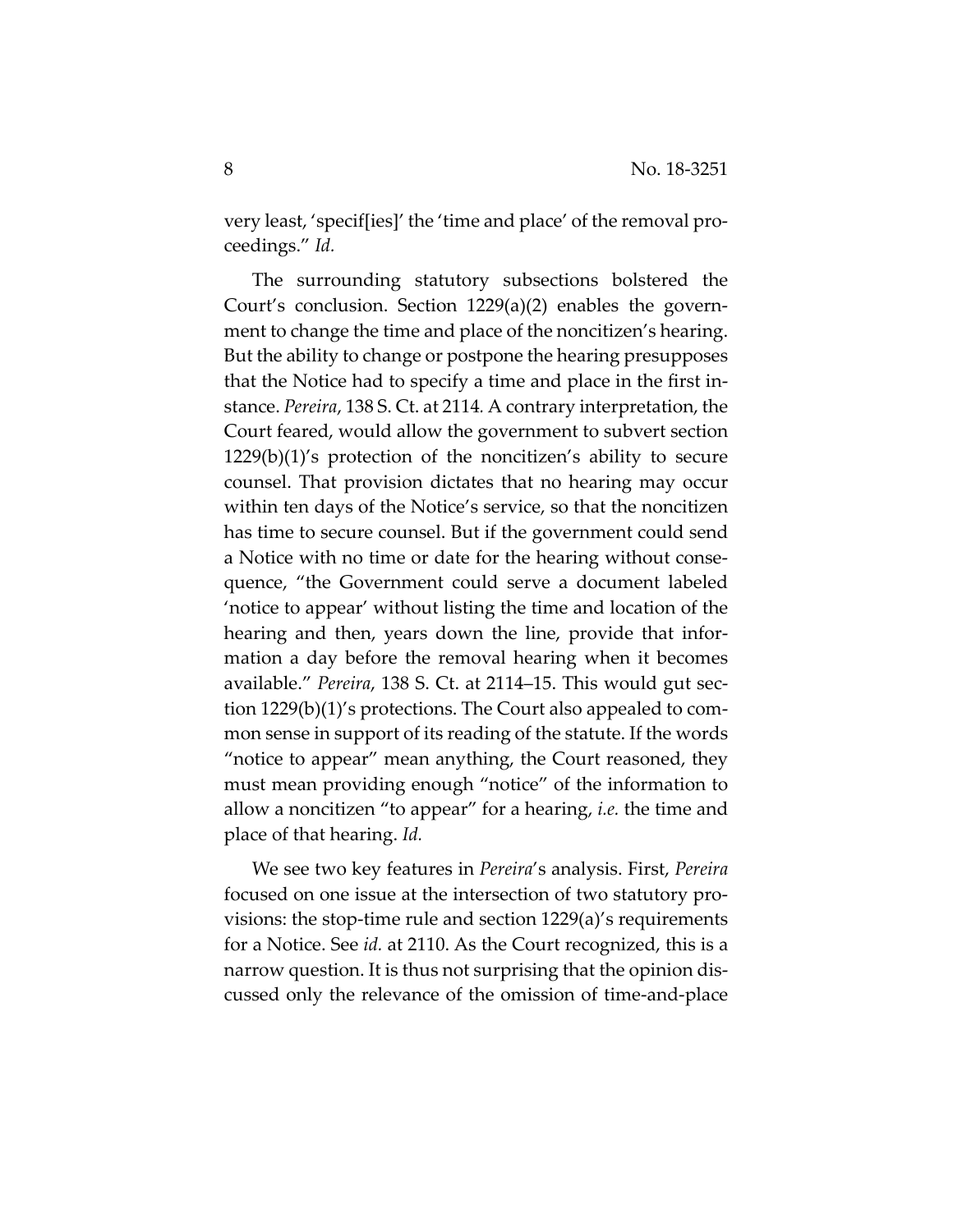information for purposes of the duration of residence in the United States. See *id.* at 2113.

Nonetheless, *Pereira* is not a one-way, one-day train ticket. The Court stated more generally that section 1229(a) speaks "in definitional terms" when referring to time-and-place information. *Id.* at 2116. It worried that not including time-andplace information would "deprive [the notice to appear] of its essential character." *Id.* at 2116–17. And it thought that "the statute makes clear that Congress fully intended to attach substantive significance to the requirement that noncitizens be given notice of at least the time and place of their removal proceedings." *Id.* at 2118. Ultimately, it announced that "when the term 'notice to appear' is used elsewhere in the statutory section, *including* as the trigger for the stop-time rule, it carries with it the substantive time-and-place criteria required by § 1229(a)." *Id.* at 2116 (emphasis added). What the Court did not resolve, however, was what should happen if the time and place are missing. It is to that question that we now turn.

B

We start with the uncontroversial proposition that an agency has no power to rewrite the text of a statute. See *Chevron v. Natural Res. Defense Council, Inc.*, 467 U.S. 837, 842–43 (1984). If Congress has defined a term, then an implementing regulation cannot re-define that term in a conflicting way. We thus conclude that the Notice Ortiz-Santiago received was defective. Congress defined a "Notice to Appear" as a document containing a specific list of required information, including "[t]he time and place at which the proceedings will be held," 8 U.S.C. § 1229(a)(1)(G)(i), and his Notice omitted that information. As the Supreme Court found, Congress's language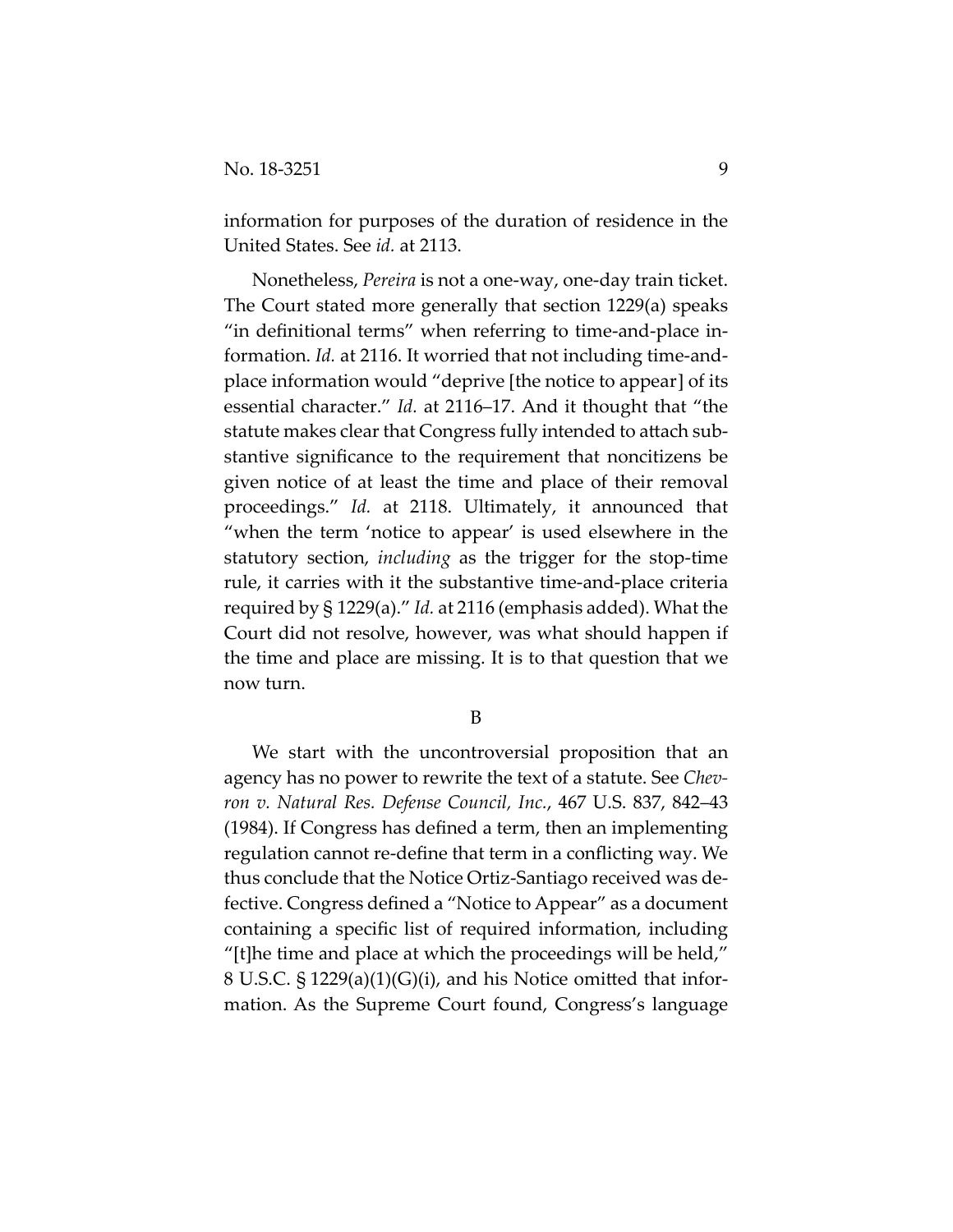was "definitional," and time-and-place information was "unquestionably" part of a Notice's "essential character." *Pereira*, 138 S. Ct. at 2116–17.

The government's efforts to salvage the Notice are unpersuasive. It wants us to find that 8 C.F.R. § 1239.1, entitled "Notice to Appear," is not talking about the same "Notice to Appear" that is defined in the statute. See also 8 C.F.R. §§ 1003.15, 1003.18 (also referring to a "Notice to Appear"). That is absurd. The regulation itself refers to 8 U.S.C. § 1229a, which is also the reference point for 8 U.S.C.  $\S 1229(a)(1)(G)(i)$ , where we find the time-and-place requirement. If that were not enough, the government's position also offends one of the most basic rules of statutory interpretation: "identical words used in different parts of the same act are intended to have the same meaning." *Sorenson v. Sec'y of Treasury*, 475 U.S. 851, 860 (1986).

The government also urges that it achieves substantial compliance with the statute when it uses the two-step process, first sending an incomplete Notice, and then filling in the blanks for time and place in a later Notice of Hearing. The Board adopted that position in *Matter of Bermudez-Cota*, 27 I. & N. Dec. 441 (BIA 2018), in part by relying on our holding in *Dababneh*. *Id.* at 445–47. We are not so sure. It appears to us that *Bermudez-Cota* brushed too quickly over the Supreme Court's rationale in *Pereira* and tracked the dissenting opinion rather than that of the majority.

It is also telling that Congress itself appears to have rejected the two-step approach when it passed IIRIRA. Before that time, deportation proceedings began with a document called an "Order to Show Cause." See 8 U.S.C. § 1252b (1995). The Order to Show Cause had to include largely the same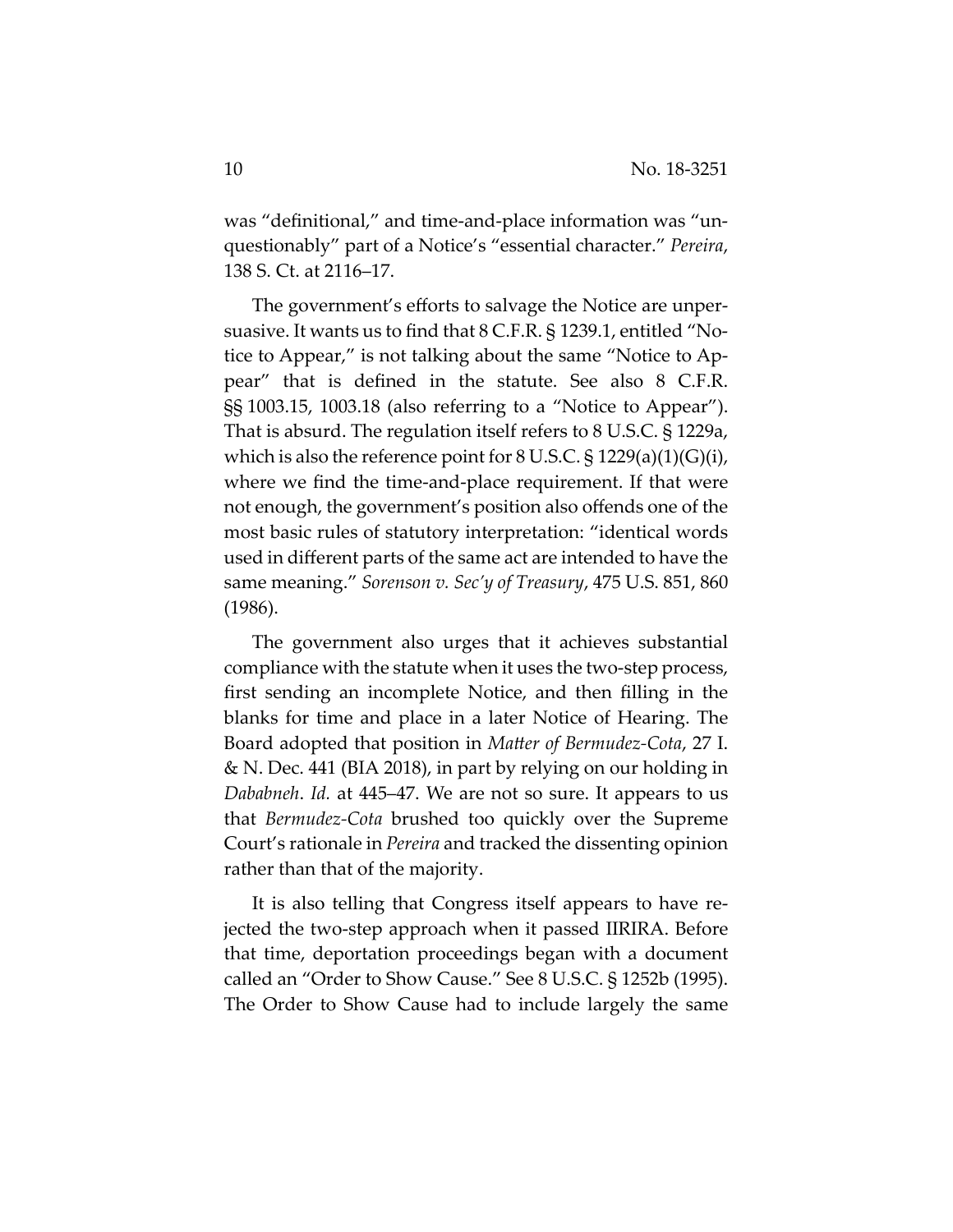information as the later Notice to Appear, except that it did not need to specify the time and place of the hearing. See *id.* at § 1252b(a)(1). Instead, just as the *Pereira* dissenter and the *Bermudez-Cota* decision would have it, the statute allowed the time and place to be communicated to a non-citizen "in the order to show cause *or otherwise*." *Id.* (emphasis added). When Congress enacted IIRIRA, it combined the separate provision in section 1252b(1)(2)(A) with the other substantive requirements of the Order to Show Cause, and it came up with the Notice to Appear. The "or otherwise" language disappeared. The Board took no note of this statutory evolution in *Bermudez-Cota*, nor did it explain how its decision complied with the present statutory language. These omissions are troubling enough to cause us to refrain from resolving this case with a simple citation to *Bermudez-Cota.*

#### **III**

### A

If we had found that the two-step procedure that the Board followed was compatible with the statute, we could end our opinion here. Since we do not read the law that way, however, we must move on to Ortiz-Santiago's contention that the failure to comply was an error of jurisdictional significance.

The parties have assumed that the lack of time-and-place information affects the Immigration Court's (and by extension our) subject-matter jurisdiction. That assumption may have been a tactical one by both parties. It allows Ortiz-Santiago to take the position that his complaint about the government's misstep is not untimely, and it allows the government to raise the dire possibility that adopting Ortiz-Santiago's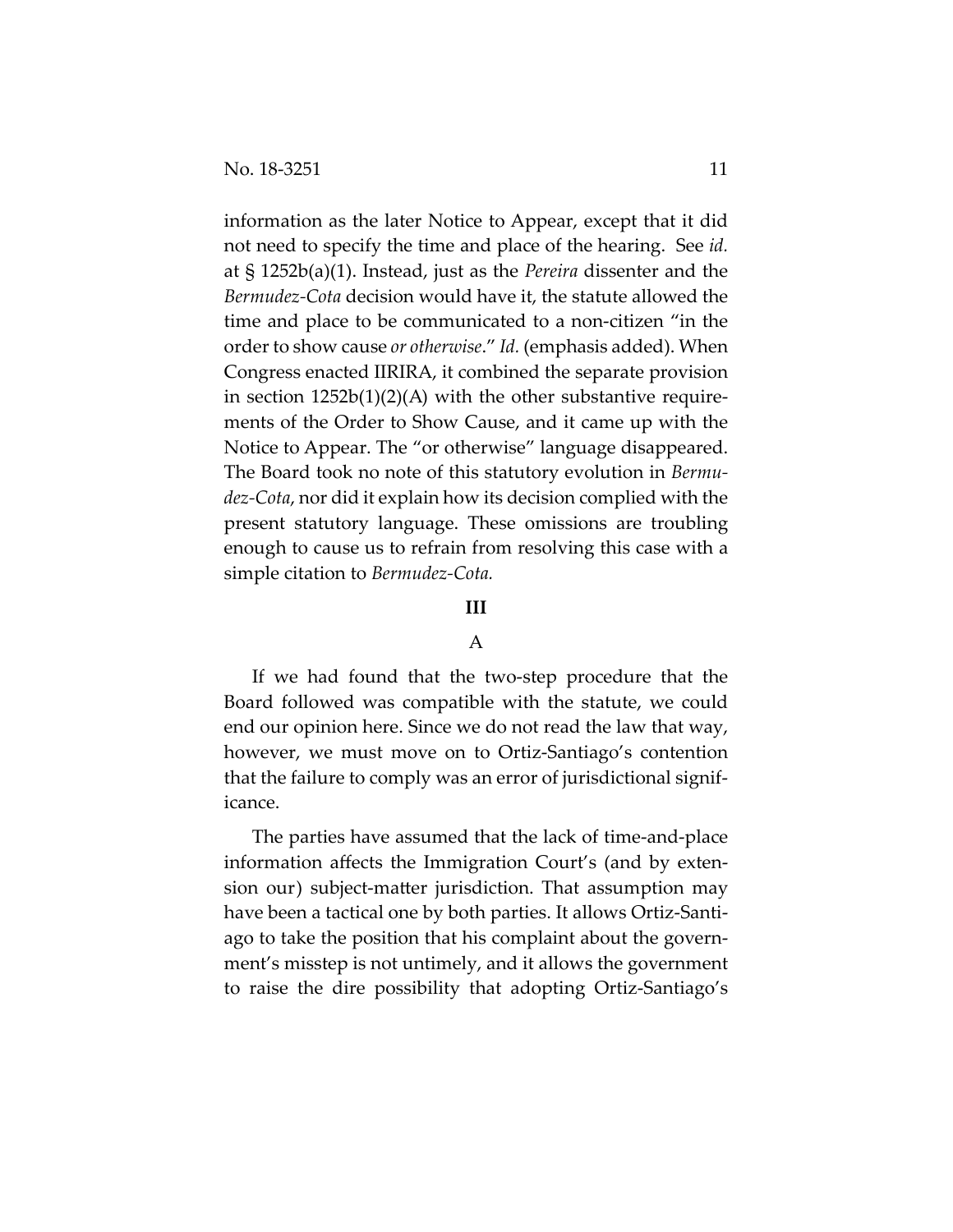position would cause thousands, if not millions, of removal proceedings to be void *ab initio*. See, *e.g.*, *Hernandez-Perez*, 911 F.3d at 314 (contemplating this latter possibility). We are not bound by their framing of the issue, however, and so we regard that characterization as a question to be resolved.

As we acknowledged at the outset, not every error is jurisdictional. In recent years the Supreme Court has "pressed a stricter distinction between truly jurisdictional rules, which govern 'a court's adjudicatory authority,' and nonjurisdictional 'claim-processing rules,' which do not." *Gonzalez v. Thaler*, 565 U.S. 134, 141 (2012) (citing *Kontrick v. Ryan*, 540 U.S. 443, 454–55 (2004)). (Granted, that line of authority arose in the context of the courts rather than agencies, but we find the principle a useful one here as well.) *Gonzalez* limited jurisdictional rules to those that "clearly state[] that a threshold limitation on a statute's scope shall count as jurisdictional." 565 U.S. at 141 (quoting *Arbaugh v. Y&H Corp.*, 546 U.S. 500, 515 (2006)).

Unlike a limitation on a court's subject-matter jurisdiction, a claim-processing rule is one that "seek[s] to promote the orderly progress of litigation by requiring that the parties take certain procedural steps at certain specified times." *Henderson ex rel. Henderson v. Shinseki*, 562 U.S. 428, 435 (2011). The "quintessential" example of a claim-processing rule is a filing deadline. *United States v. Kwai Fun Wong*, 135 S. Ct. 1625, 1632 (2015). Even a claim-processing rule that is "framed in mandatory terms" does "not deprive a court of authority to hear a case." *Id.* "[I]ndeed, that is so however emphatically expressed those terms may be." *Id.* (quoting *Henderson*, 562 U.S. at 435) (alterations and internal quotation marks omitted).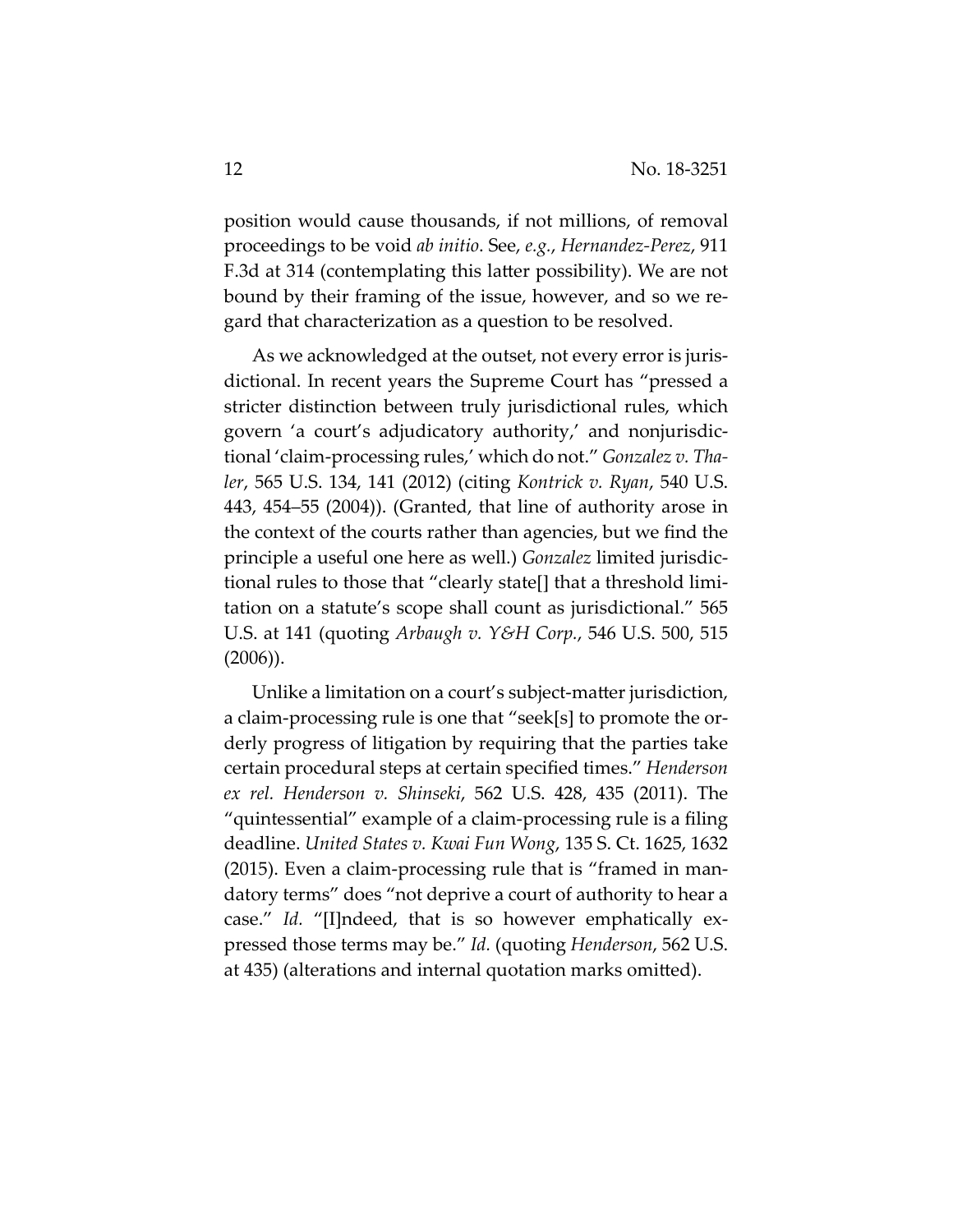Applying that analysis to the situation before us, we see a statute (8 U.S.C.  $\S$  1229(a)(1)(G)(i)) that says nothing about the agency's jurisdiction. It simply sets out the information that must be included in a Notice to Appear. That does not mean that the statute is unimportant or can be ignored. It simply means that an aggrieved party can forfeit any objection she has by failing to raise it at the right time. See *Kontrick*, 540 U.S. at 456–58.

The fact that the Executive Office for Immigration Review of the Department of Justice purported to describe when "jurisdiction" vests in a case before an immigration court is neither here nor there. See 8 C.F.R. § 1003.14(a). While an agency may adopt rules and processes to maintain order, it cannot define the scope of its power to hear cases. What the Executive Office was doing was establishing exactly what it takes properly to commence a case before it. That decision is not one of jurisdictional significance in the same sense that complete diversity or the existence of a federal question is for a district court. Nonetheless, when the agency creates the rules for its adjudicatory proceedings, it must act within the limits that Congress gave it.

A failure to comply with the statute dictating the content of a Notice to Appear is not one of those fundamental flaws that divests a tribunal of adjudicatory authority. Instead, just as with every other claim-processing rule, failure to comply with that rule may be grounds for dismissal of the case. See generally *Carlisle v. United States*, 517 U.S. 416 (1996) (upholding the denial of a motion for judgment of acquittal that was filed one day late upon the government's objection). But such a failure may also be waived or forfeited by the opposing party. See *Eberhart v. United States*, 546 U.S. 12, 19 (2005)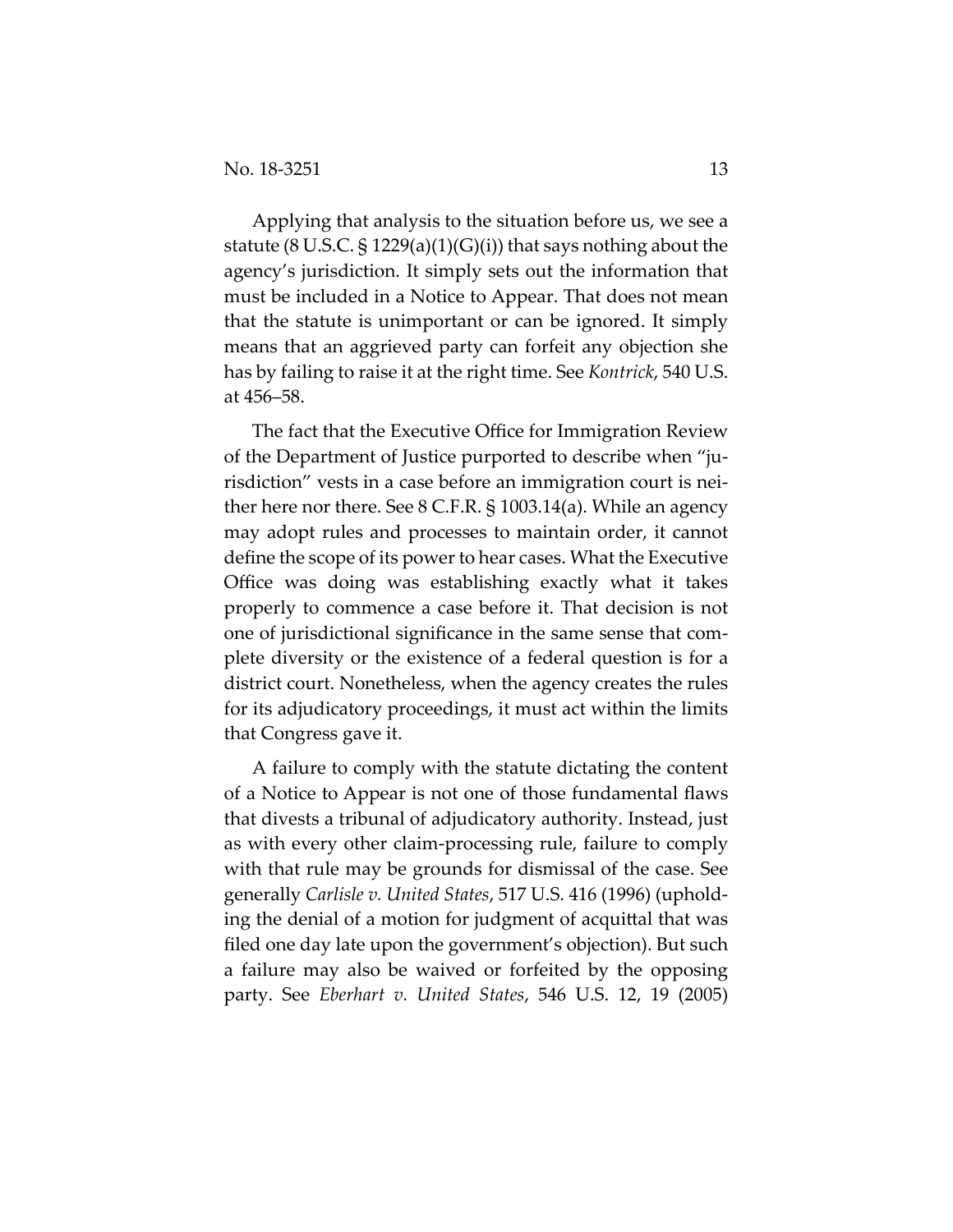(finding forfeiture because the government did not raise a timeliness objection before the district court).

As our sister circuits and the Board have noted, it is telling that the Supreme Court made no mention of jurisdiction in *Pereira*. See *Karingithi*, 913 F.3d at 1161; *Hernandez-Perez*, 911 F.3d at 314; *Bermudez-Cota*, 27 I. & N. Dec. at 443–44. That makes sense: there is no reason why the Court needed to do so. And had it found a lack of jurisdiction, it would not have remanded for further proceedings.

B

With that framework established, we turn back to Ortiz-Santiago. Ortiz-Santiago did not raise DHS's failure to include the time and date of his removal hearing until his appeal of the Immigration Judge's decision was already pending with the Board. In the usual case, we would have no trouble saying that his delay resulted in the forfeiture of this point. Indeed, Ortiz-Santiago complained about the defect in the Notice only after *Pereira* was decided and he saw the possibility of wiping out his entire immigration proceeding. The question is thus whether *Pereira* was a sufficient intervening cause to excuse an otherwise clear case of forfeiture, and if not, whether Ortiz-Santiago's forfeiture should be forgiven for some other reason.

Generally, a party wishing to object to a violation of a claim-processing rule must make a timely objection. See *Eberhart*, 546 U.S. at 19 ("[W]here the Government failed to raise a defense of untimeliness until after the District Court had reached the merits, it forfeited that defense."); *Grigsby v. Cotton*, 456 F.3d 727, 731 (7th Cir. 2006) (finding forfeiture where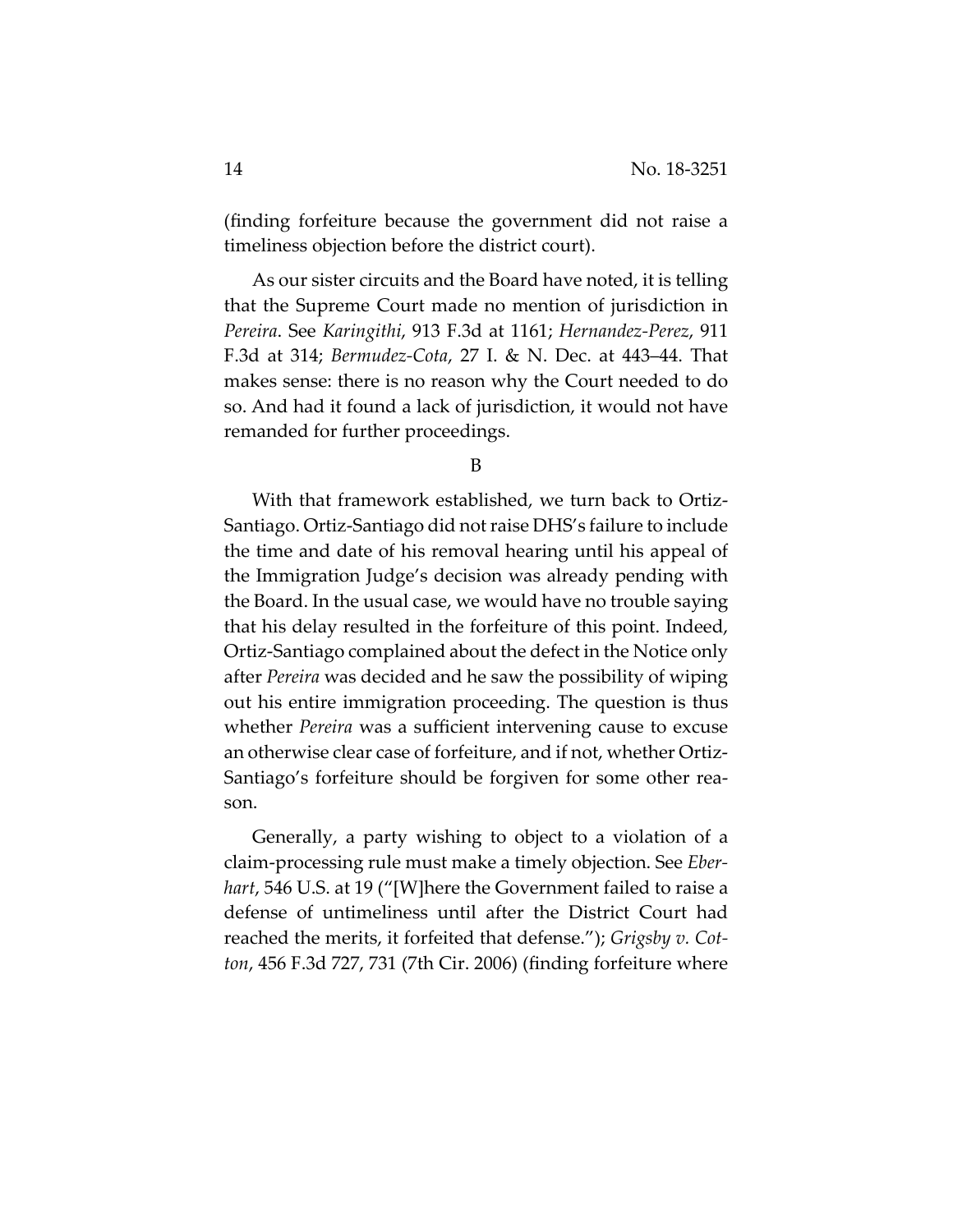the government failed to object to a habeas petitioner's timeliness or procedural default in the district court).

Here, Ortiz-Santiago's objection hinged on *Pereira*'s interpretation of section 1229(a). Before *Pereira*, such an objection would have been regarded in most—though importantly not all—courts as meritless. We had rejected the exact argument Ortiz-Santiago sought to make about section 1229(a)'s timeand-place information requirement and its effect on the Immigration Court's jurisdiction. See *Dababneh*, 471 F.3d at 808– 10. Most of the other courts of appeals were in accord.

*Pereira* thus represented a genuine change in circumstances. Courts are normally obliged to apply changes in the law that occur while they continue to have power to adjudicate the case before them. In matters of equity, that duty may extend even beyond a final judgment. See *Pennsylvania v. Wheeling & Belmont Bridge Co.*, 59 U.S. (18 How.) 421 (1865). Generally speaking, the obligation to apply changes in the law extends through a party's direct appeal. See *Henderson*, 568 U.S. at 276 (citing *United States v. Schooner Peggy*, 5 U.S. (1 Cranch) 103 (1801)); *Richardson v. United States*, 379 F.3d 485, 487 (7th Cir. 2004) ("It is well-established that a court generally applies the law in effect at the time of its decision, and that if the law changes while the case is on appeal the appellate court applies the new rule.").

But that does not mean that a party may always stand silent if a potential problem exists. In Ortiz-Santiago's case, there were signs that a meritorious argument could be raised. He could have noted both the clear statutory text and the fact that the Third Circuit disagreed with *Dababneh*'s and *Yi Di Wang*'s treatment of Notices in the stop-time context. See *Orozco-Velasquez v. Attorney General[,] United States*, 817 F.3d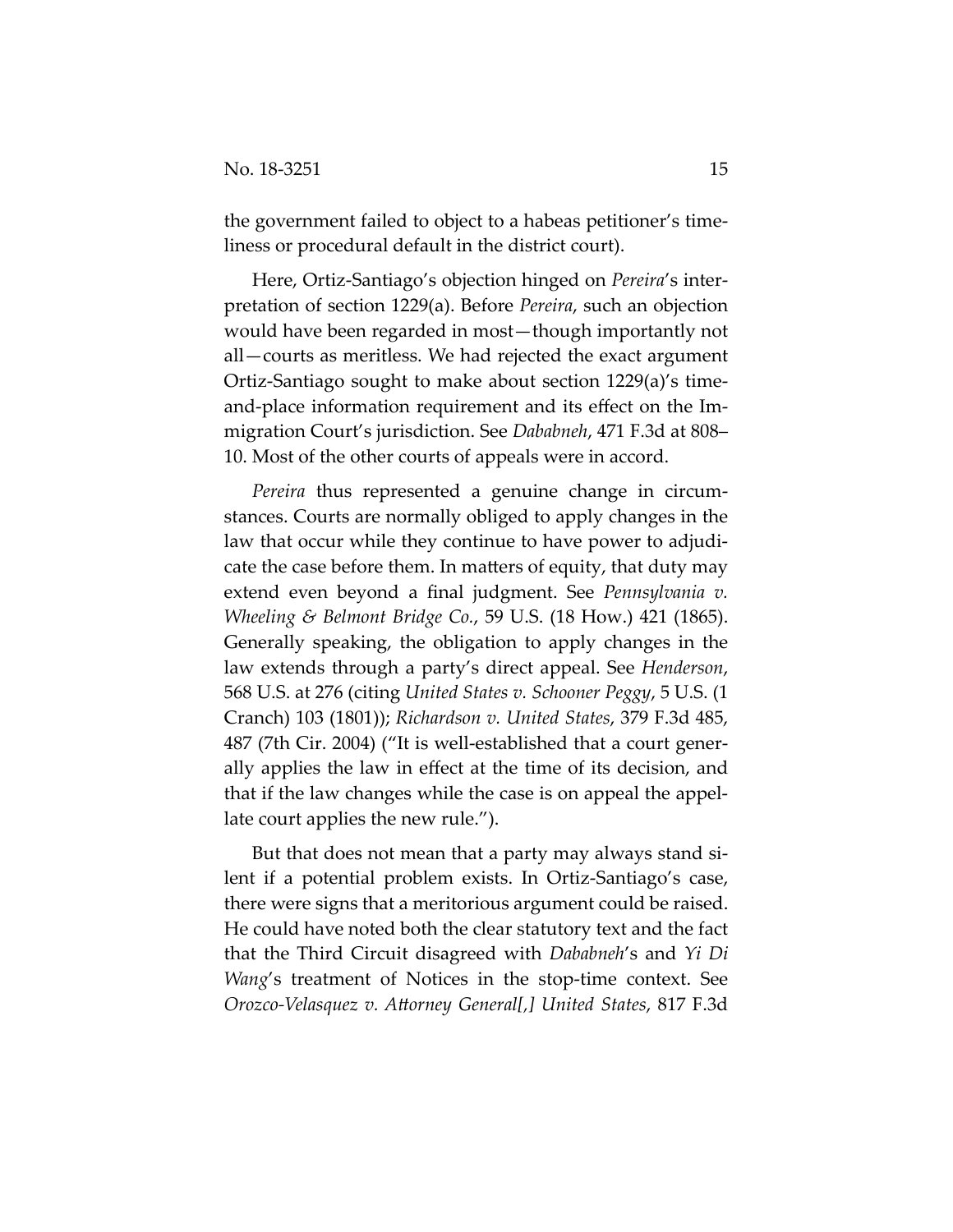78, 81–83 (3d Cir. 2016*). Orozco-Velasquez*, importantly, was decided several months *before* the Immigration Judge issued a merits decision in Ortiz-Santiago's case.

We see no reason on this record to relieve Ortiz-Santiago of this forfeiture. *Cf*. *Freytag v. Comm'r of Internal Revenue*, 501 U.S. 868, 879 (1991). This is not a case in which the Notice of Hearing never reached him, or it came so quickly that he had trouble preparing for the hearing, or any other discernible prejudice occurred. And if we are considering the equities, we must add to the scales the severity of the consequences and the impact on the government of insisting on compliance at this late date. (We presume that the government even now could issue a compliant Notice to Appear and proceed with a new case against Ortiz-Santiago; but that is cold comfort given the resources that already have been invested in this matter.) If Ortiz-Santiago had raised a prompt objection to the Notice, the Immigration Judge could and should have quashed it for noncompliance with the statute. A new, compliant Notice could have issued, and the case could have proceeded. The fact that the agency's regulations require only that the Department of Homeland Security provide time-andplace information "where practicable" does not, as we have said, dilute the statutory requirements. See 8 C.F.R. § 1003.18(b).

The courts of appeals operate under a similar system. In order to file a proper appeal in a federal court of appeals, the district-court loser must lodge a notice of appeal in the district court within a specified time, and then the district clerk must serve a copy of the notice of appeal on all counsel of record and unrepresented parties and send a copy to the clerk of the court of appeals. FED. R. APP. P. 3(a), (d). The rules specify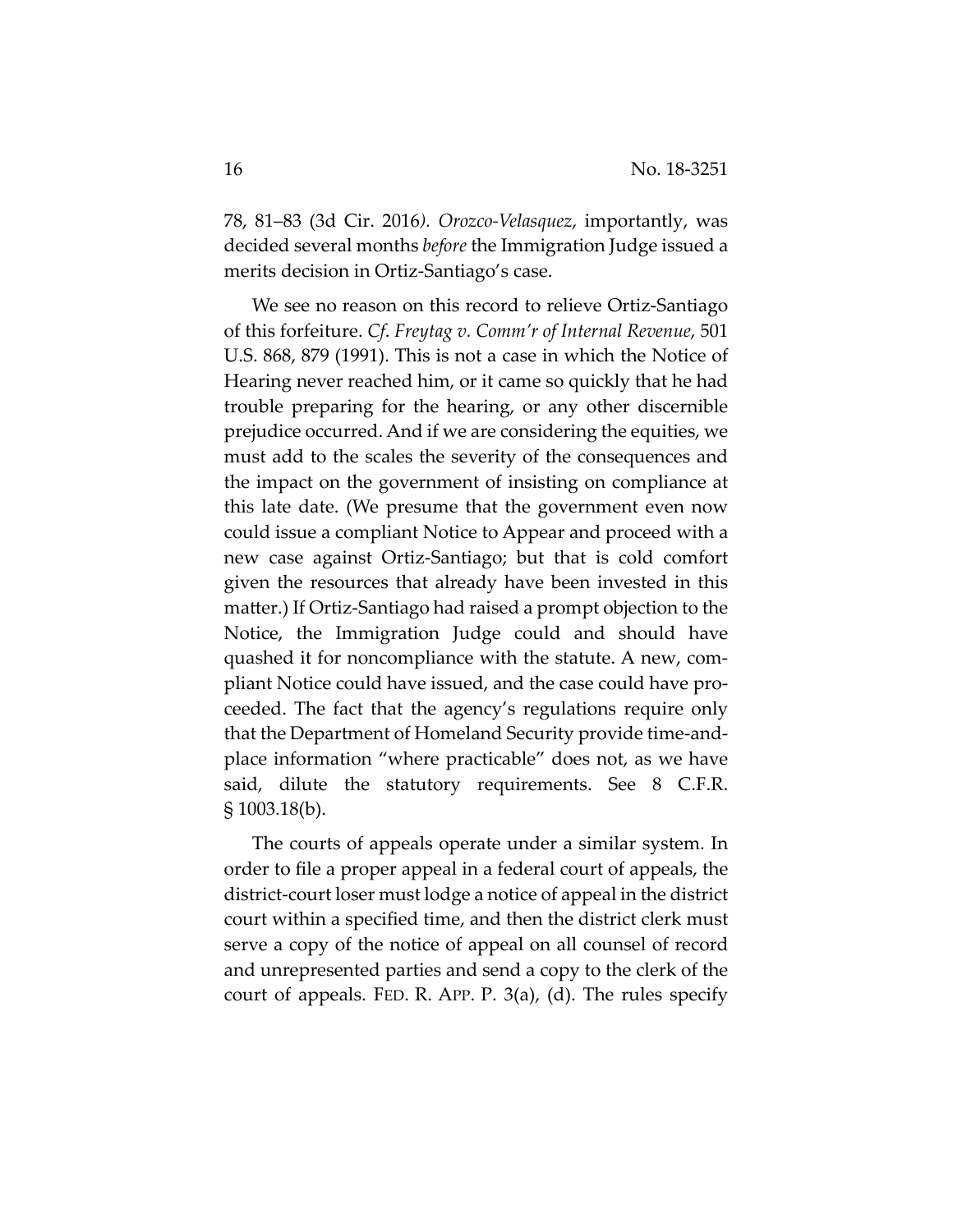what a notice of appeal must include: the name of the appealing party or parties; the judgment or order from which the appeal is taken; and the court to which the appeal is directed. *Id.*, Rule 3(c)(1). But—and here is the point that is pertinent to the present case—the rules go on to say that appeals must not be dismissed "for informality of form or title of the notice of appeal, or for failure to name a party whose intent to appeal is otherwise clear from the notice." *Id.*, Rule 3(c)(4). Indeed, the Supreme Court has held that even the absence of a signature on a notice of appeal does not automatically require the court of appeals to dismiss the appeal. *Becker v. Montgomery*, 532 U.S. 757, 760 (2001). The lack of a signature, it said, is a curable lapse rather than a jurisdictional flaw.

We see no reason not to apply the same approach here. Relief will be available for those who make timely objections, as well as those whose timing is excusable and who can show prejudice. See, *e.g.*, *Pereira*, 138 S. Ct. at 2112 (explaining that Pereira never received his Notice of Hearing despite providing a change of address to DHS). And we urge the Department of Homeland Security to be more scrupulous in its statutory compliance: it is much easier to do things right the first time than to do them over.

#### **IV**

Anticipating that we might uphold the Notice to Appear, Ortiz-Santiago also asks us to remand his case to the Board for reconsideration of his character and his showing that his legal-permanent-resident stepfather will experience "exceptional and extremely unusual" hardship if Ortiz-Santiago is removed. But on this point Congress has imposed a jurisdictional bar. See 8 U.S.C. § 1252(a)(2)(B). Ortiz-Santiago's arguments for relief are attacks on the merits of the Board's